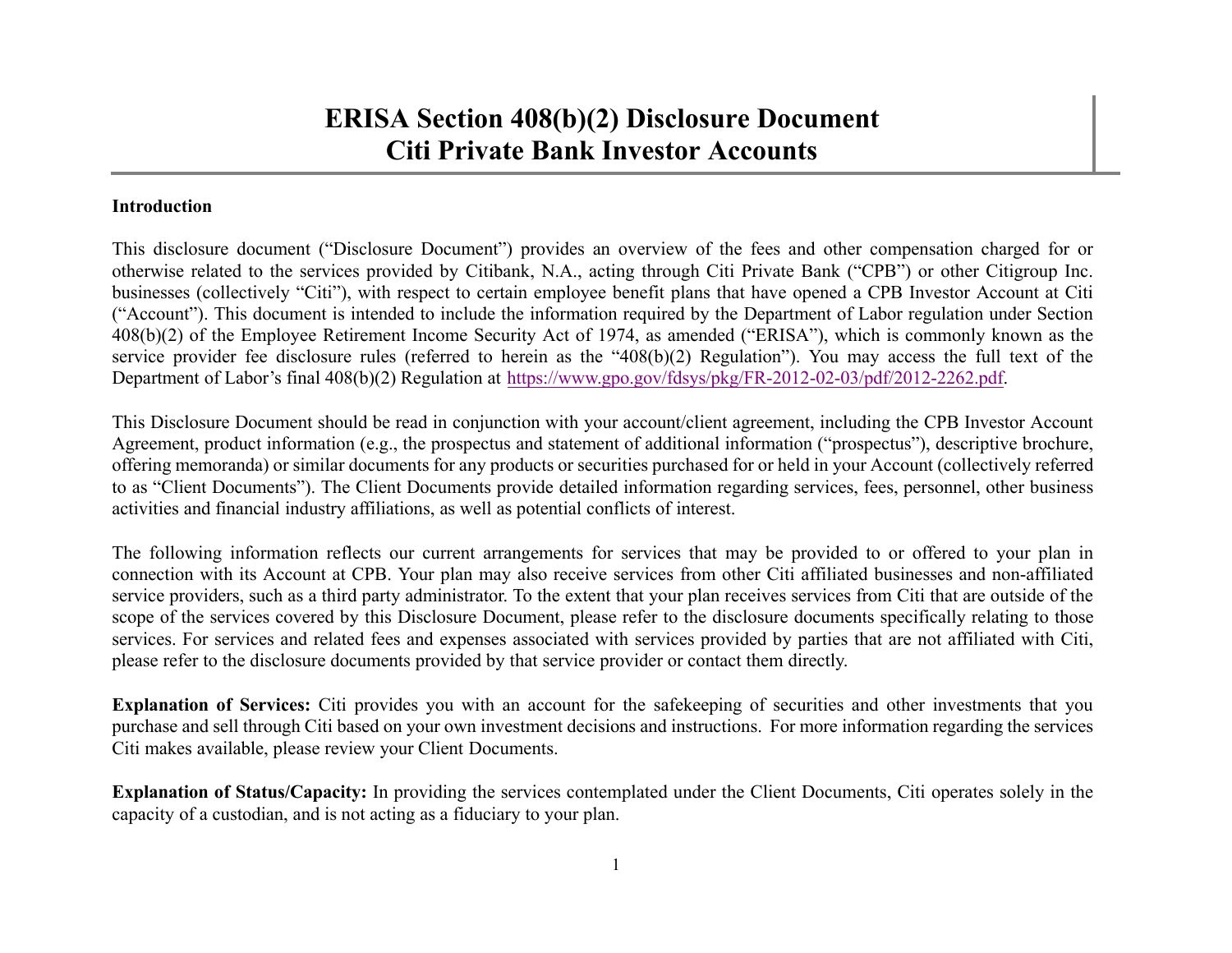## **Explanation of types of compensation:**

- **Direct Compensation** means payments made directly by the plan for services rendered to the plan. Direct compensation disclosed in this Disclosure Document are dollar amounts earned and retained by Citi on <sup>a</sup> cash basis.
- Indirect Compensation means compensation received from sources other than directly from the plan or plan sponsor in connection with the services provided to the plan. In certain circumstances, the paymen<sup>t</sup> of indirect compensation to Citi may depend on several factors, including the elapsed time period during which assets are held at Citi.

### **Direct Compensation**

No direct fees are charged to or for the Account by Citibank. However, your Account may be charged for third-party expenses, disbursements and assessments incurred or charged in connection with your Account, such as placement fees, which will be reported on your monthly account statement.

### **Indirect Compensation Paid from Sources Other than the Plan**

*Mutual Fund Investments:* Citi may receive compensation from mutual funds and their affiliates in connection with CPB client investments in such mutual fund shares. The types of payments are:

- **12b-1 Fees/Selling Fees** These fees are charged against the assets of the mutual fund on <sup>a</sup> continuing basis as compensation for providing certain administrative services. These fees are described in the mutual fund's prospectus.
- $\bullet$  **Shareholder Servicing Fees/Trailers** – These fees are charged against the assets of the mutual fund on <sup>a</sup> continuing basis as compensation for providing certain shareholder services, such as maintaining call centers, keeping shareholder records and responding to shareholder requests. These fees are described in the mutual fund's prospectus as "other expenses".

*Mutual Fund Support Fees/Revenue Sharing:* From each mutual fund family offering, Citi seeks to collect <sup>a</sup> mutual fund suppor<sup>t</sup> fee, or what has come to be called <sup>a</sup> revenue-sharing payment. These revenue-sharing payments are in addition to the 12b-1 fees, applicable redemption fees and contingent deferred sales charges, and other fees and expenses disclosed in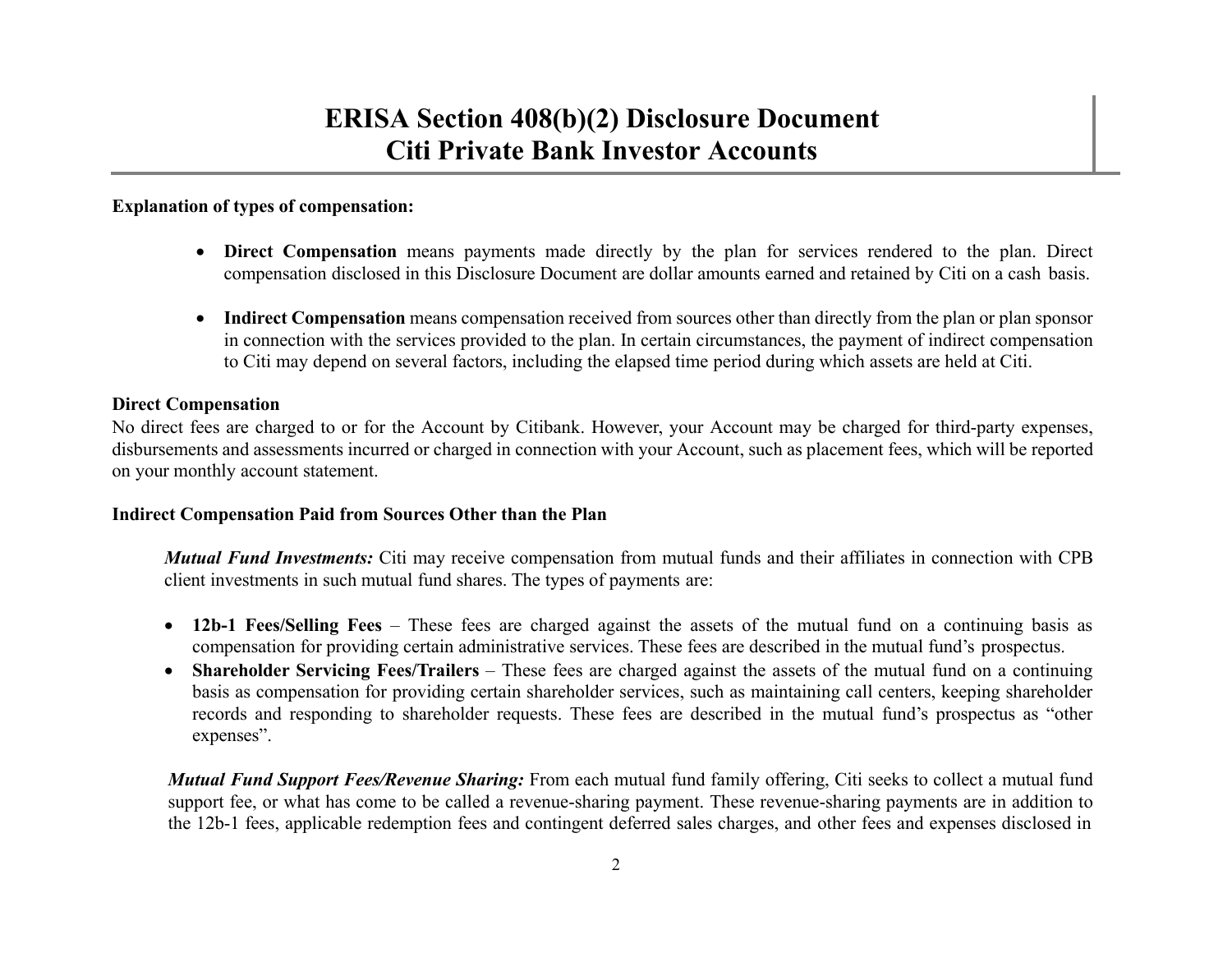the mutual fund's prospectus fee table. Revenue-sharing payments are paid out of the investment adviser's (or other mutual fund affiliate's) revenues or profits and not from the mutual fund's assets. However, mutual fund affiliate revenues or profits may in par<sup>t</sup> be derived from fees earned for services provided to and paid for by the mutual fund. No portion of these revenue sharing payments is made by means of brokerage commissions generated by the mutual fund.

Currently, the revenue-sharing fee, calculated monthly, charged to mutual fund families by Citi, may be from 0.05% to 0.20% with respect to the assets of clients of CPB invested in the applicable mutual fund, payable to Citi from the mutual fund management company. For more information regarding fees associated with mutual fund investments, please refer to the "Charges and Expenses" section of the CPB Investor Account Agreement and the prospectus for such mutual fund.

*Investments in Alternatives, Including Hedge Funds:* Citi may receive compensation from and with respec<sup>t</sup> to client investments in alternative investments, including hedge funds and other types of non-registered investment funds or products. These include investments in HedgeForum hedge funds (a program offered by Citi), certain hedge fund of funds, certain private equity and real estate investments funds (REITs), and certain co-investment transactions. These fees are specified in the investment's applicable offering documents (e.g., the "red herring", offering memorandum, prospectuses, partnership agreement, subscription agreemen<sup>t</sup> and related documents) and may include placement fees, distribution/investor servicing fees, managemen<sup>t</sup> and advisory fees, incentive fees, referral fees and co-investment fees. *For more information regarding* these fees and how they may apply to a specific investment fund, please review the offering documents for the particular *investment.*

*Benefits from Bank Deposits:* Citi obtains financial benefits attributable to the Account's cash balances invested in Citi deposits. This is because Citi may invest these cash balances or use them to fund certain of its business activities, whereby Citi keeps the difference between any interest paid to the Account and other costs incurred by it with respec<sup>t</sup> to these cash balances and the interest or other income earned on its loans, investments and other assets obtained with the use of these cash balances.

**Termination Fee:** None.

## **Additional disclosures regarding compensation that may be received by Citi or related parties**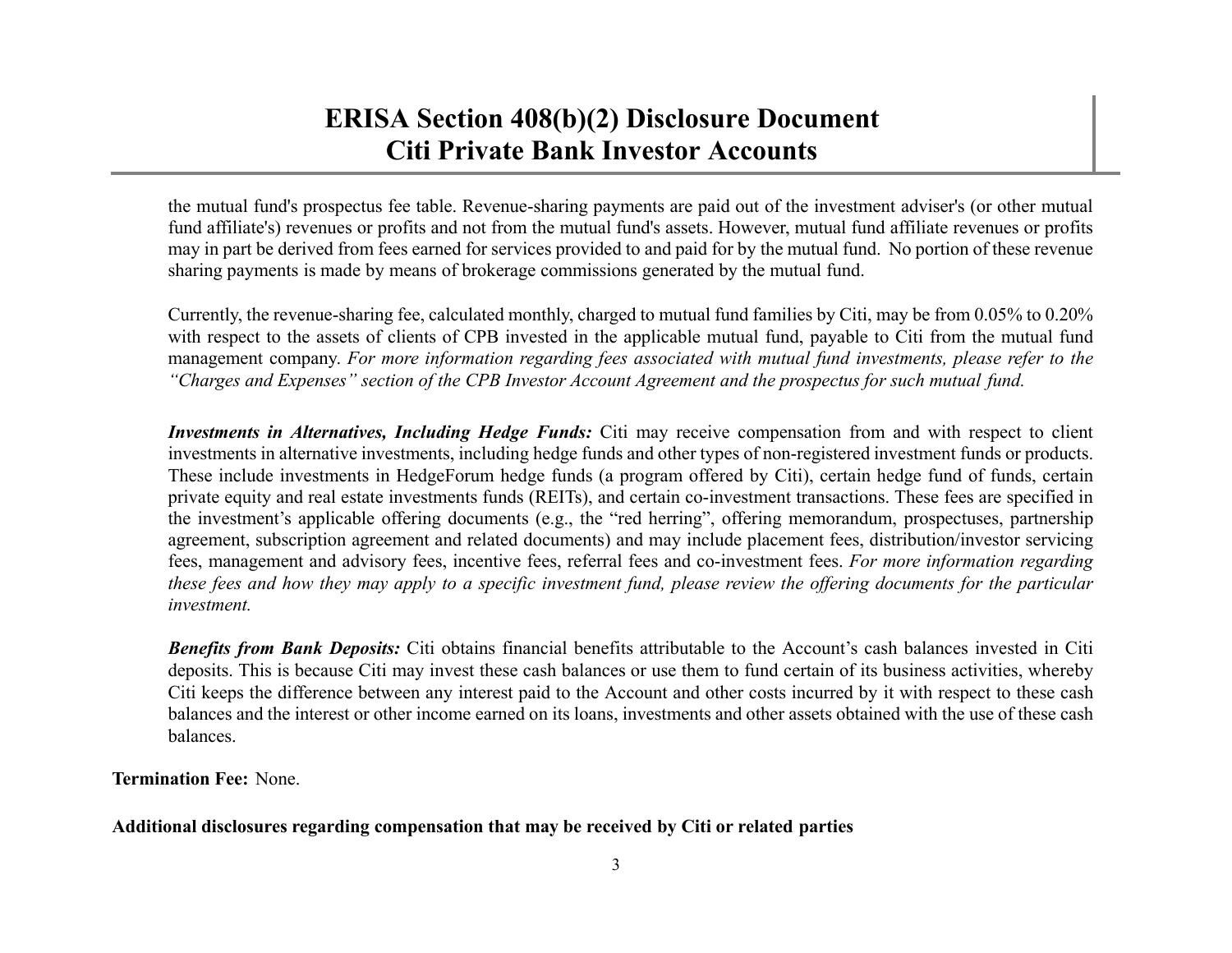Citi or a related party may receive other forms of compensation not described above. Generally, these payments are not attributable to any individual account or client.

**Marketing Support, Conferences, Sales Meetings, and Similar Activities:** Citi may receive marketing and training suppor<sup>t</sup> payments, conference subsidies, and other types of financial and non-financial compensation and incentives from mutual fund companies, insurance and annuity companies and other investment product distributors, investment advisors, broker-dealers and other vendors to suppor<sup>t</sup> the sale of their products and services to Citi clients. These payments may include reimbursement for Citi's participation in sales meetings, seminars and conferences held in the normal course of business. These payments may also include reimbursements for costs and expenses incurred by Citi in sponsoring conferences, meetings and similar activities. These payments are received by Citi in connection with all of its client accounts and are not dependent on or related to the amount of assets invested in your Account. Because they are based on all of Citi's client accounts that may invest in such product, they cannot reasonably be allocated to any particular account. The providers independently decide what they will spend on these types of activities and do not share this information with Citi subject to regulatory guidelines and Citi policies. The amount of any expense reimbursement or paymen<sup>t</sup> to Citi is dependent on which activities Citi participates in or sponsors, the amount of that participation, prior sales and asset levels and other factors and is determined by the provider.

### **Other compensation paid to Citi affiliates**

Citi provides <sup>a</sup> wide range of services within the financial industry. Citi businesses, including but not limited to, Citi Transaction Services, may receive from certain mutual funds, providers of annuities, sponsors of alternative investments (e.g., hedge funds) or similar products, compensation in the form of commissions and other fees for providing traditional brokerage services (e.g., transaction fees, research and advisory support, purchases and sales of securities for fund portfolios), and payments for administration, custody, transfer agency, fund accounting and administration, print mail services and distribution, and other services provided directly to such mutual funds, annuity provider, alternative investment or similar product. Citi may also provide other administrative services through one or more businesses for client investments in private equity and other alternative investments. These services are provided pursuan<sup>t</sup> to agreements entered into by the Citi business and the mutual fund, annuity provider (or their sponsor or affiliate), sponsor of <sup>a</sup> private equity vehicle or alternative investment, or similar party that are unrelated to the Account or the products or securities held therein. These fees and expenses paid for these services are reflected in the product's expense ratio and investment return, or as otherwise determined by the mutual fund, annuity provider (or their sponsor affiliate), sponsor of <sup>a</sup> private equity or alternative investment, or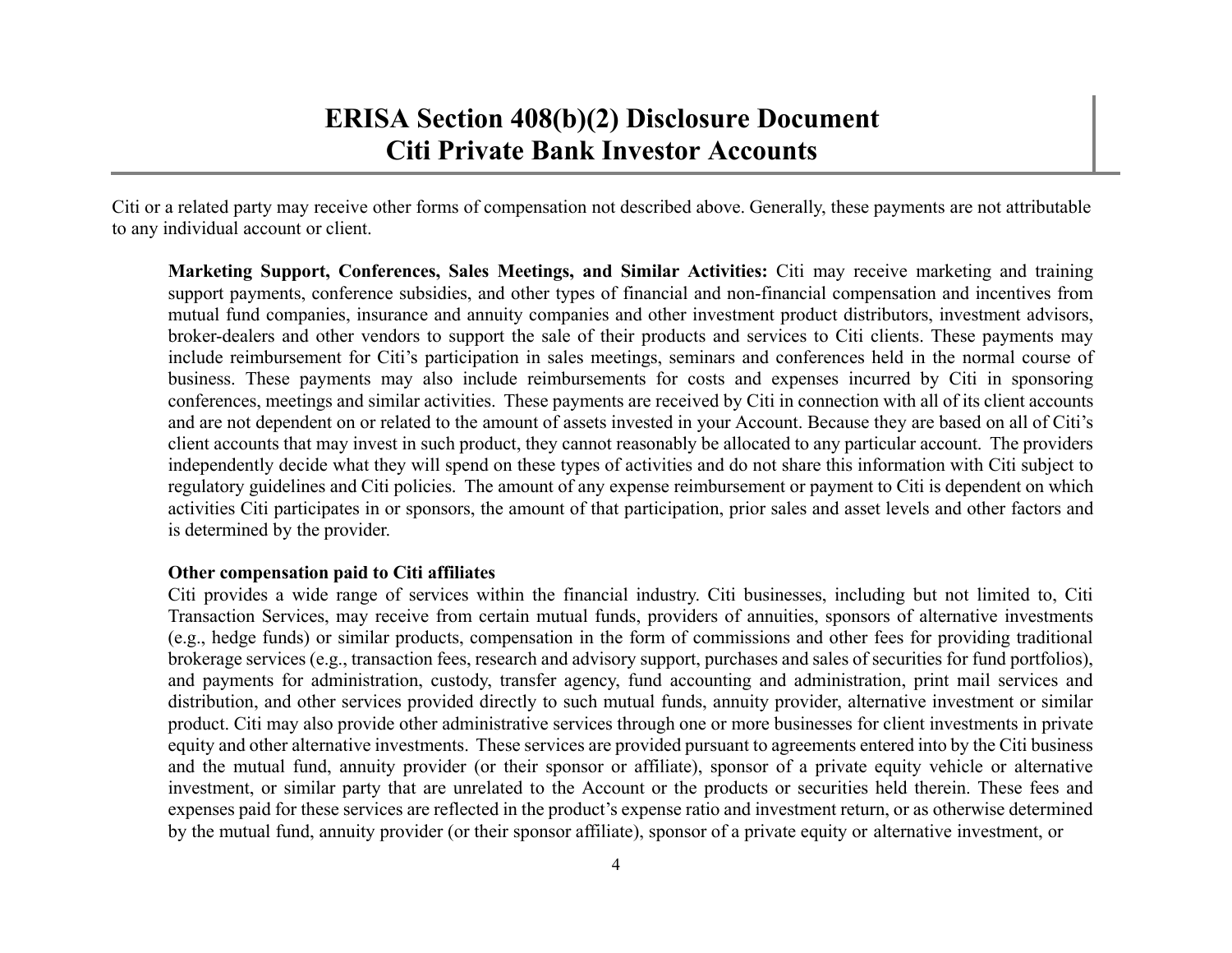similar party. Citi believes these fees and expenses are ordinary and necessary expenses incurred by the mutual fund, annuity provider (or their sponsor or affiliate), sponsor of <sup>a</sup> private equity vehicle or alternative investment, or similar person themselves and do not constitute direct or indirect fees subject to disclosure under the 408(b)(2) Regulation or because no indirect compensation is received by Citi in connection with the provision of these services. Citi (either directly or indirectly through its affiliates) will from time to time negotiate with service providers to achieve cost savings or other improved terms for services covered by <sup>a</sup> client's fees and charges. Any cost savings or other advantages achieved may differ by product line or distribution channel, and Citi or its affiliate sometimes will not pass along the savings or other benefits to clients. In such cases, only Citi and/or one of its affiliates will benefit. For more information, refer to the prospectus (and SAI), offering memoranda or similar document for such mutual fund, annuity or similar security or product.

## **Receipt of Gifts, Gratuities and Nonmonetary Compensation by Citi**

From time to time, third-party vendors (such as investment product distributors and providers, mutual fund companies, broker-dealers, wholesalers, etc.) may provide Citi with non-monetary gifts and gratuities, such as promotional items (i.e., coffee mugs, calendars or gift baskets), meals, entertainment and access to certain industry related conferences or other events (collectively, "gifts"). Citi has implemented policies and procedures to help ensure compliance with all applicable laws and regulations (including the U.S. Bank Bribery Act and the U.S. Foreign Corrupt Practices Act). These are intended to ensure that Citi and its employees worldwide avoid actual or perceived conflicts of interest when giving or receiving gifts and entertainment from relevant parties. The policies and procedure limit the maximum value that may generally be received by an individual to (i) \$100.00 in any calendar year for a gift, and (ii) \$250.00 for meals and entertainment (sporting events, theater, or other comparable entertainment), in each case (subject to preapproval), per vendor, per day, and an aggregate maximum of \$1,000.00 per calendar year per vendor. The foregoing must be appropriate, customary and reasonable and clearly not meant to influence Citi business or serve as a "quid pro quo" for it to be accepted by Citi. To the extent any gift, gratuity or non-monetary compensation is paid to or received by CPB, we believe it is insubstantial with respect to any particular account or client.

### **Referral/Solicitor Fees**

If your account was referred to us by <sup>a</sup> third party, please refer to the applicable disclosure letter/document provided to you at the time of the referral for information regarding any fees that may have been paid by Citi to the referring party.

The foregoing are the services, transactions and fees that may be offered to plan clients. Certain services or transactions referenced or discussed herein or otherwise provided with respect to your Account may not require an ERISA prohibited transaction exemption